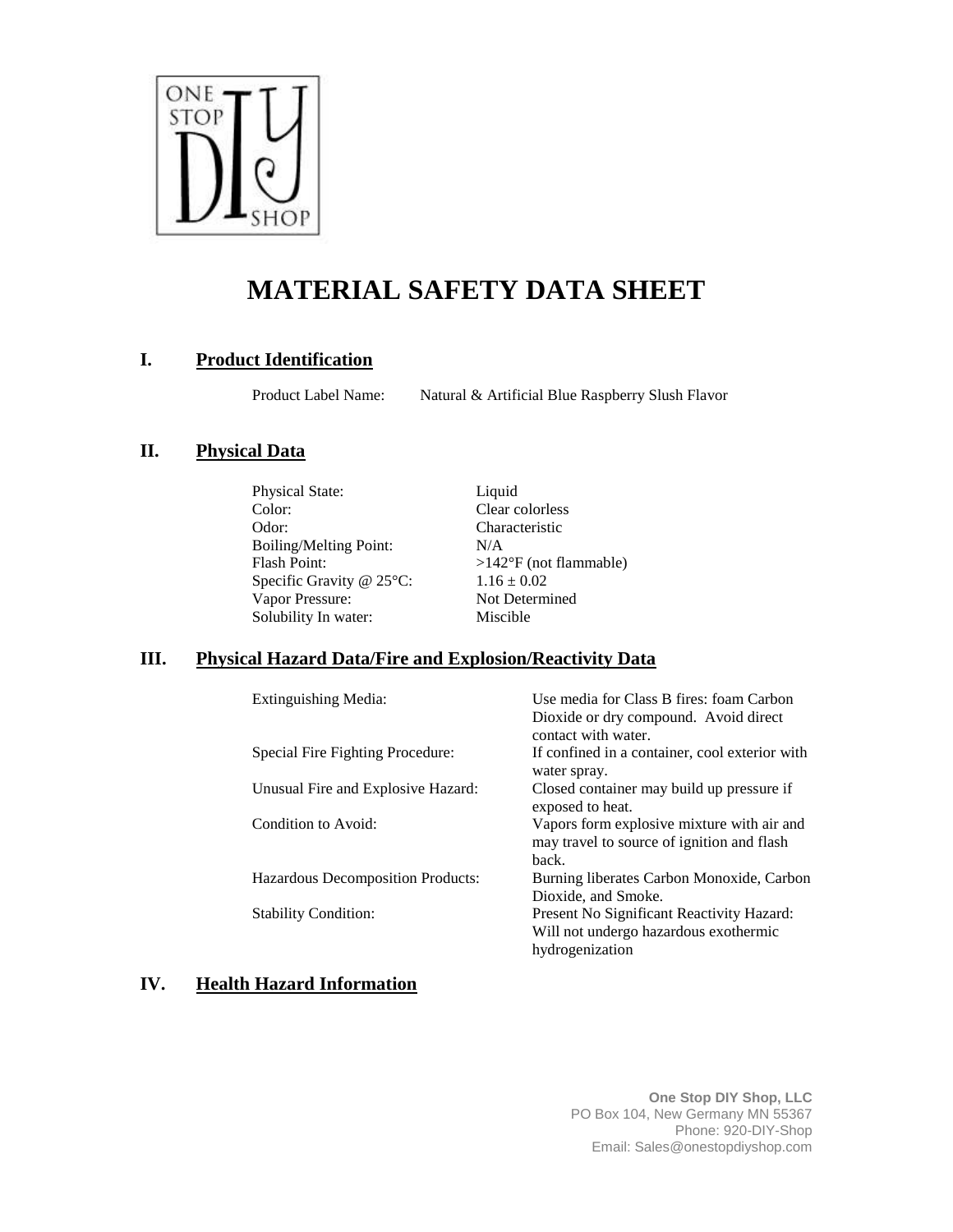

The identity of individual components of this mixture is proprietary information and is regarded

to be a Trade Secret Pursuant to 29 CFR 1910.1200. However, the mixture may present the following health hazards:

Vapor may be Irritating to Eyes, Nose, Throat, and Respiration Tract.

Avoid Contact with Eyes and prolonged Contact with Skin.

Avoid ingestion of concentrated material. May cause damage to gastro intestinal tract. Work in a well-ventilated area.

## **V. Protection Information**

| Respiratory: | Avoid casual breathing of vapor.                                                   |
|--------------|------------------------------------------------------------------------------------|
| Ventilation: | Local exhaust, mechanical preferred.                                               |
| Eyes:        | Use OSHA approved safety glasses.                                                  |
| Hands/Skin:  | Use chemical resistant gloves. Use of lab gown and/or cover all is<br>recommended. |
| Others:      | Safety showers, eye bath.                                                          |
|              |                                                                                    |

#### **VI. Occupational Exposure Limit**

Threshold Limit Value (TLV): Not determined. OSHA Permissible Exposure Limit (PEL) not determined.

Has the substance been listed as a carcinogen or potential carcinogen in the "annual report in carcinogen" published by the International Agency for research on cancer or by OSHA? \_\_\_\_\_Yes\_X\_No.

## **VII. Emergency First Aid Protection**

|               | Inhalation and exposure: Remove victim from source of exposure and transfer to a well- |
|---------------|----------------------------------------------------------------------------------------|
|               | ventilated area.                                                                       |
| Eye Contact:  | Flush with large quantities of water for at least 15 minutes.                          |
|               | Call a physician if necessary.                                                         |
| Skin Contact: | Wash thoroughly with soap and large quantities of water.                               |
| Others:       | Material in original concentrated form is not for ingestion. In                        |
|               | case of ingestion: CALL A PHYSICIAN.                                                   |

**One Stop DIY Shop, LLC** PO Box 104, New Germany MN 55367 Phone: 920-DIY-Shop Email: Sales@onestopdiyshop.com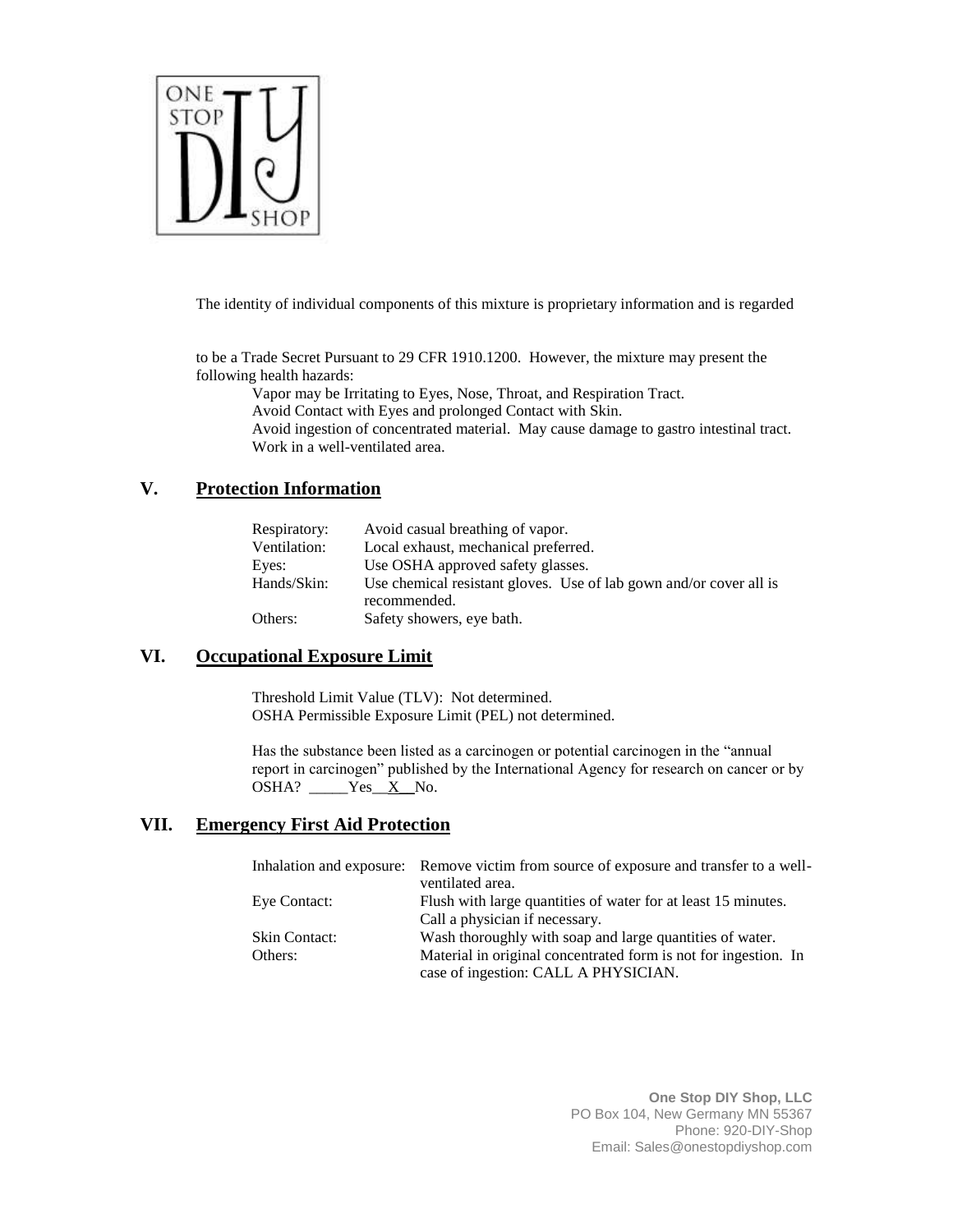

#### **VIII. Spills, Leaks and Waste Disposal Procedure**

| Spills and Leaks: | Eliminate all source of ignition. Remove leaking container                               |
|-------------------|------------------------------------------------------------------------------------------|
|                   | to a well ventilated area. Respiratory protection maybe                                  |
|                   | needed. Small spills may be absorbed with sand, vermiculite,                             |
|                   | or other standard absorbents.                                                            |
|                   | Waste Disposal Method: Incineration or sanitary landfill in accordance with local, state |
|                   | and federal regulations.                                                                 |

#### **IX. Precaution Information**

Keep away from heat or flame. Store in cool dark place unless otherwise stated on label of container. Tightly closed when not in use.

All ingredients contained in this product are approved for use in a regulation of the Food and Drug Administration or are listed as generally recognized as safe (GRAS) on a Reliable Published Association List.

Date: 2/2014

NOTICE: The information submitted, to the best of our knowledge is true and accurate. All recommendations or suggestions pertaining to product labeling, product use or production procedures are made without warranty or guarantee. Users should make their own tests to determine the applicability or suitability for their own particular purposes.